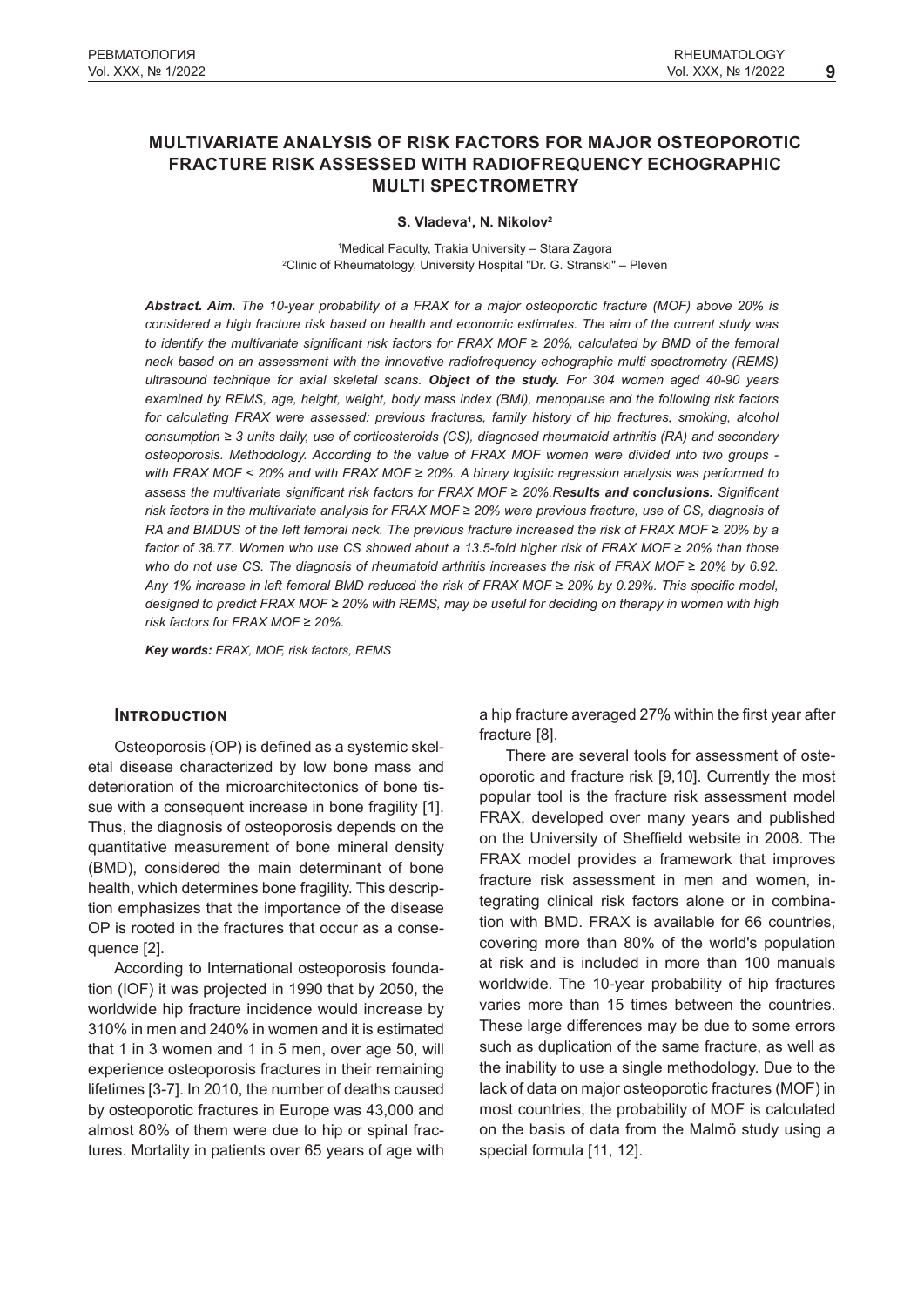From the developed FRAX models it is established that BMD as the only criterion for determining treatment becomes more and more inappropriate with age. A similar trend is observed in the likelihood of hip fractures. In the United States, an assessment of FRAX is proposed in women with osteopenia and intervention is recommended for a 10-year probability of MOF above 20% and for a probability of hip fractures above 3% based on the health economic assessments [13-16].

Currently, one of the most common methods for diagnosing OP is dual-energy X-ray absorptiometry (DXA), considered the gold standard for measuring BMD [17]. However, DXA also has its limitations, which make it inappropriate for mass screening of the population, such as exposure to ionizing radiation, high costs, the need for specialized facilities with certified personnel and others [18]. Scoliosis and osteophytes could also affect the accuracy of DXA scan [19,20].

These factors necessitate the development of quantitative ultrasound (QUS) approaches for assessing bone health and diagnosing OP [21,22]. QUS methods have several potential advantages over DXA: non-ionizing radiation, lower costs, better portability, and availability in primary care rooms without the need for special structures [23, 24].

In recent years, an innovative ultrasound approach has been introduced to assess BMDUS of the hip and lumbar spine. This approach is defined as radiofrequency echographic multi spectrometry (REMS) and is established as an innovative in-vivo technique for early diagnosis and monitoring of OP. The study of di Paola et al. compared the T-scores of DXA and REMS and showed promising results that highlighted the high degree of correlation between T-scores obtained by both techniques for both lumbar spine ( $r = 0.94$ ,  $p < 0.001$ ) and femoral neck ( $r =$ 0.93, p < 0.001) [25].

The aim of the current study is to identify the multivariate significant risk factors for FRAX MOF ≥ 20% assessed with REMS technique.

## **Patients and Methods**

304 women aged 40-90 years who underwent REMS scan, were assessed for age, height, weight, BMI, menopausal status and the following risk factors for calculating fracture risk  $FRAX -$  previous fracture, family history of hip fracture, smoking, alcohol consumption  $\geq 3$  units per day, corresponding to 30 ml alcohol daily, use of corticosteroids (CS), rheumatoid arthritis (RA) and secondary OP. The 10-year fracture risk for MOF was assessed on the

basis of a specially built-in REMS FRAX risk calculator. A previous fracture is considered to be present only if it occurred spontaneously or more precisely if it is a fracture resulting from trauma that would not lead to a fracture in a healthy individual. There is a special situation with a history of a previous vertebral fracture, because even a morphometric vertebral fracture is reported as a previous fracture. The family history of hip fracture is defined as a history of a parental hip fracture. The use of CS is defined as available if the patient is currently taking oral CS or has taken oral CS in the past for more than 3 months with a dose of prednisolone ≥5 mg daily (or equivalent doses of other CS). RA is noted as a risk factor if the patient has a confirmed diagnosis according to the fulfillment of the criteria for diagnosis. Secondary OP includes diabetes type I (insulin-dependent), osteogenesis imperfecta in adults, untreated longterm hyperthyroidism, hypogonadism or premature menopause (< 45 years), chronic malnutrition or malabsorption, and chronic liver disease. BMDUS measurements with the innovative REMS technology of the left femoral neck were included in the assessment of the FRAX.

Women were divided according to the value of FRAX MOF into two groups - one with FRAX MOF < 20%, the other with FRAX MOF  $\geq$  20%. The following risk factors were investigated in the univariate and multivariate analyses for FRAX MOF  $\geq$  20% – previous fractures, use of CS, RA and BMDUS of the left femoral neck (FN). Stepwise binary regression analysis was used as a multivariate analysis of the univariate significant risk factors.

# **Results**

The mean age of the women was  $62 \pm 12$  years (range 40-88 years), with an average weight of 70.5 kg ± 15.7 kg (range 39.4-127 kg), average height 157.1 cm ± 8.8 cm (range 100-182 cm) and average BMI - 28.6 kg/m<sup>2</sup> ± 6.1 kg/m<sup>2</sup> (range 14.9-47.5 kg/ m<sup>2</sup> ), Table 1.

44/304 women (14.5%) were premenopausal and 260/304 women (85.5%) were postmenopausal. Out of a total of 44 premenopausal women, 22 women (50%) had normal BMD of the left FN, 20 women (45.5%) had osteopenia and 2 women – osteoporosis (4.5%). Out of a total of 260 postmenopausal women, 132 women (50.8%) were with osteopenia, 77 women (29.6%) were with osteoporosis and 51 women (19.6%) were with normal BMD of the left FN, Figure 1.

Of 304 women, about one third of them had a history of a previous fracture (107/304 patients), and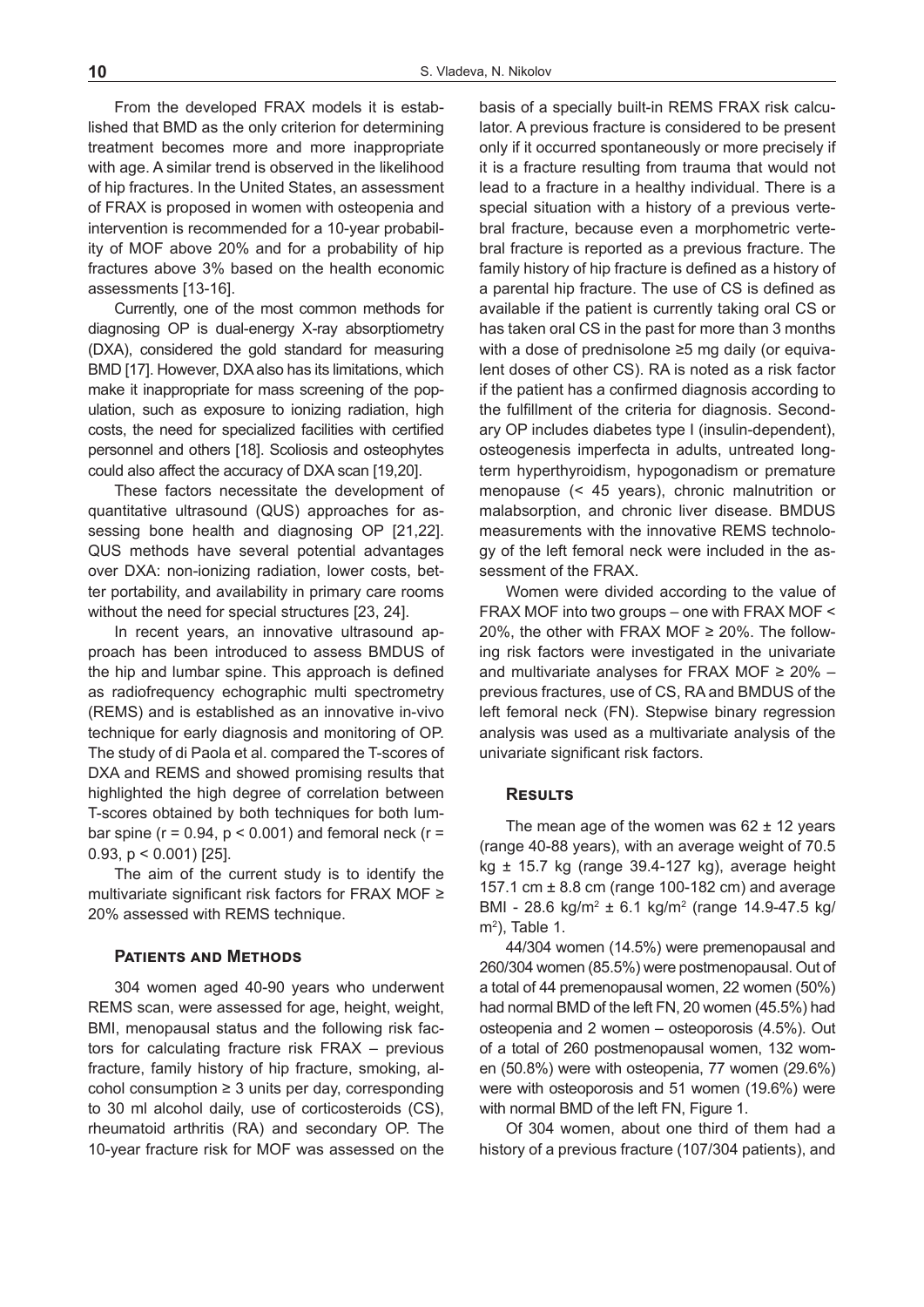*Table 1. Age, height, weight and BMI of the women*

|                          | Mean value | <b>Minimum</b> | <b>Maximum</b> | <b>Standard deviation</b> |
|--------------------------|------------|----------------|----------------|---------------------------|
| Age (years)              | 62         | 40             | 88             | ے ا                       |
| Height (centimeters)     | 157.1      | 100            | 182            | 8.8                       |
| Weight (kilograms)       | 70.5       | 39.4           | 127            | 15.                       |
| BMI (kg/m <sup>2</sup> ) | 28.6       | 14.9           | 47.5           |                           |



*Fig. 1. Distribution of the normal left FN BMD (US), osteopenia and osteoporosis in the groups of premenopausal and postmenopausal women*

3.3% (10/304) had a history of a parental fracture of the femoral neck. Current smokers were about 22.7% (69/304 patients), and the number of those consuming hard alcohol more than 3 units per day was 6.6% (20/304). The incidence of RA among women was about 22.4% (68/304 patients) and about 12.8% (39/304) used CS at the time of the study. 70/304 women (23%) had premature menopause and were accordingly included in the group of patients with secondary OP, Table 2.

In the univariate analysis, we found that previous fractures ( $p = 0.000$ ), current use of CS ( $p = 0.003$ ), diagnosis of RA ( $p = 0.000$ ) and BMD (US) of the left  $FN (p = 0.012)$  were significant risk factors for  $FRAX$ MOF ≥ 20%. Alcohol consumption more than 3 units or 30 ml. daily, current smoking, parental fracture of the FN and secondary osteoporosis did not show any significant difference between the groups with FRAX MOF< 20% and FRAX MOF  $\geq$  20%.

Univariate significant risk factors for FRAX MOF were included in the multivariate analysis. The multivariate model was correctly predicted for 93% of cases as 97% were correctly predicted women with FRAX MOF < 20% and 81.9% were correctly predicted women with FRAX MOF ≥ 20%. Overall, the model was significant ( $p = 0.006$ ) in the fourth step. Table 3 presents the results of step 4 of the binary logistic regression analysis.

*Table 2. Distribution of the women according to the risk factors*

| <b>Risk factors</b>                     | Count |     |
|-----------------------------------------|-------|-----|
|                                         | yes   | 107 |
| Previous fracture                       | no    | 197 |
| Parental fracture of the FN             | yes   | 10  |
|                                         | no    | 294 |
| Current smoker                          | yes   | 69  |
|                                         | no    | 235 |
|                                         | yes   | 39  |
| Currently using CS                      | no    | 265 |
| <b>RA</b>                               | yes   | 68  |
|                                         | no    | 236 |
|                                         | yes   | 70  |
| Secondary OP                            | no    | 234 |
|                                         | yes   | 20  |
| Consuming alcohol more than 30 ml daily | no    | 284 |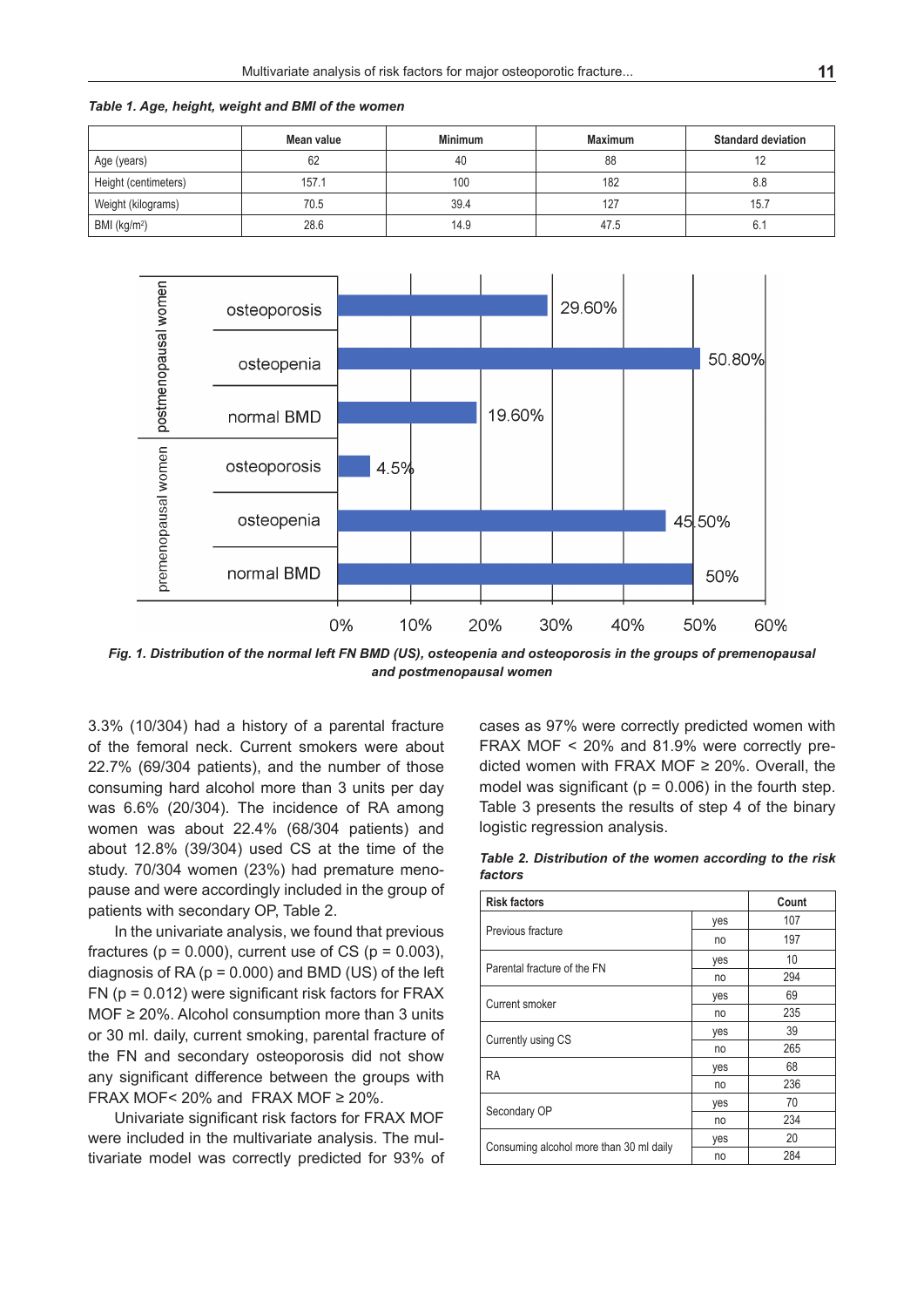From the stepwise binary regression analysis we found that the independent risk factors significant for FRAX MOF ≥ 20% were previous fracture, use of CS, RA and BMD (US) of the left femoral neck. After calculating the Odds ratios for the independent risk factors, we found that the previous fracture increased the risk of FRAX MOF ≥ 20% by a factor of 38.77. This means that women with a previous fracture have about 38.8 times higher risk of future major osteoporotic fracture than women without a previous fracture. Odds ratio for women who use CS was 13.49, i.e., women who use CS showed about a 13.5-fold higher risk for future major osteoporotic fracture than those who do not use CS. Rheumatoid arthritis increased the risk by 6.92 for FRAX MOF ≥ 20%. Odds ratio for BMD (US) of the left FN was 0.710, i.e., each 1% increase in left FN BMDUS decreased the risk for FRAX MOF  $\geq$  20% by 0.29%. Graphically, all odds ratios are shown in Figure 2.

Therefore, the previous fracture increases the fracture risk associated with a future major osteoporotic fracture, followed by a reduction in the strength of prediction, respectively, the use of CS, RA and BMD (US) FN.

| Independent risk factors |                   | <b>Regression coefficient</b> | Standard error | Wald  | P value | Odds ratio |
|--------------------------|-------------------|-------------------------------|----------------|-------|---------|------------|
| Step 4                   | Previous fracture | 3.658                         | .649           | 31.73 | .000    | 38.770     |
|                          | <b>CS</b>         | 2.602                         | .861           | 9.14  | .003    | 13.494     |
|                          | <b>RA</b>         | 1.934                         | .722           | 7.17  | .007    | 6.918      |
|                          | BMD (US) FN       | $-.342$                       | .053           | 41.85 | .000    | .710       |
|                          | Constant          | 17.330                        | 2.857          | 36.79 | .000    | 33606359.7 |

*Table 3. Indicators of the 4th step of the binary regression analysis for prediction of FRAX MOF ≥ 20%*



*Fig. 2. Odds ratios of the independent risk factors for prediction of FRAX MOF ≥ 20%*

## **Discussion**

After conducting univariate analysis, we found that previous fracture, use of CS, diagnosis of RA and BMD (US) of the left FN assessed with REMS were significant risk factors for FRAX MOF ≥ 20%. Consumption of alcohol more than 30 ml daily, as well as current smoking, parental hip fracture and secondary OP did not show any significant difference between the groups with FRAX MOF < 20% and FRAX MOF  $\geq$  20%.

Previous fracture is a known risk factor for a future fracture. In a study published by Kanis and co-authors fracture risk was assessed based on previous fractures, age, gender, and BMD in 15,259 men and 44,902 women in 11 cohorts. The effect of the previous fracture on the risk of a MOF as well as on the femoral fracture was investigated using a Poisson model for each sex of each cohort. The studied covariates were age, sex and BMD. Individuals with a history of a previous fracture had a significantly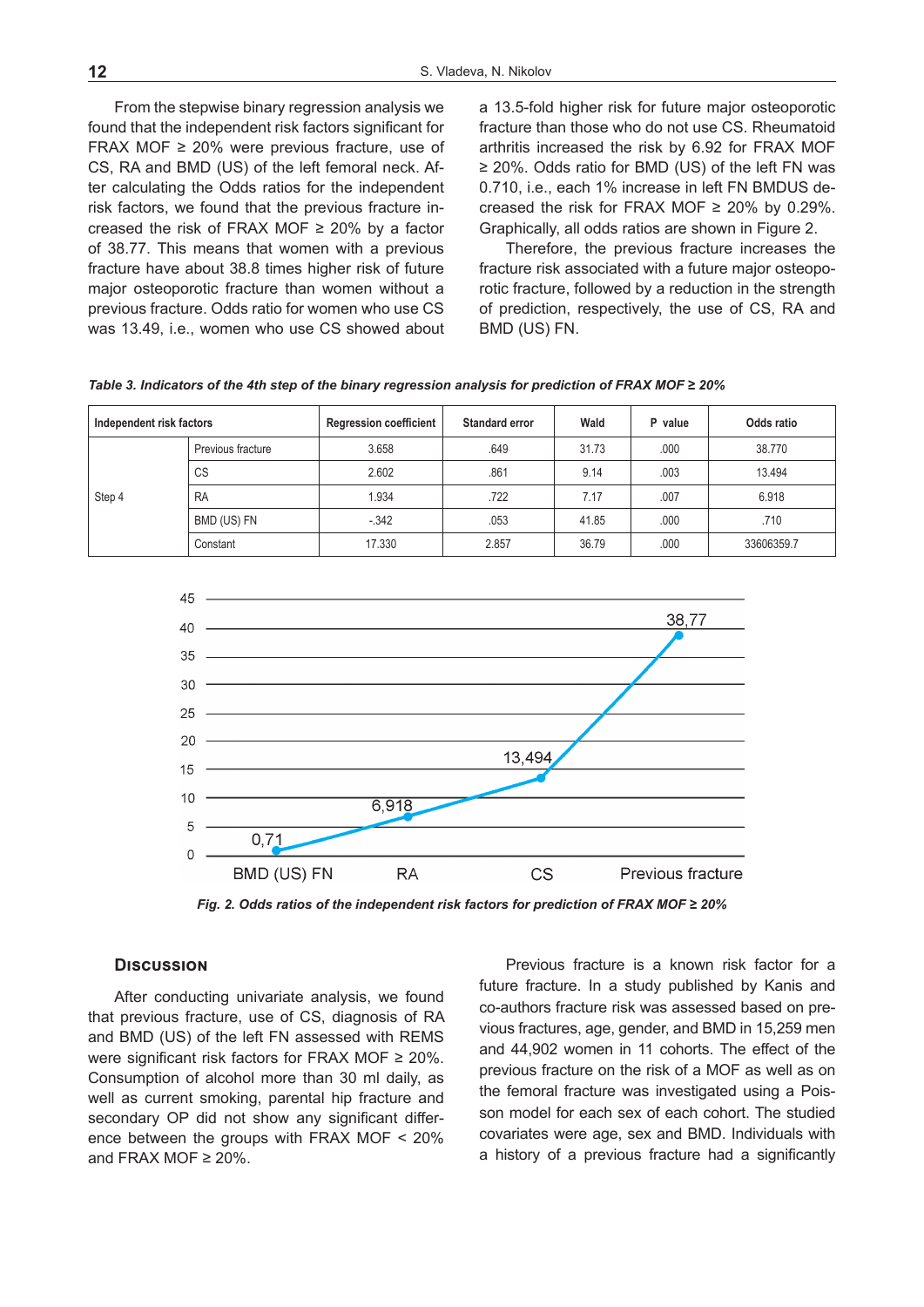higher fracture risk than individuals without a history of a previous fracture (R = 1.86; 95% CI = 1.75-1.98). The history of a previous fracture increased the risk of MOF and the risk of hip fracture with similar force. There was no significant difference in the risk ratio between men and women. Low BMD increased the fracture risk of MOF by 8% and the fracture risk of hip fracture by 22%. In conclusion, in the study of Kanis et al. a history of a previous fracture led to an increased risk of future fracture, independent of BMD [26].

Banefelt and co-authors reported the incidence of subsequent fractures within the first and second years after an initial fracture in women ≥ 50 years in Sweden. The highest risk of subsequent fractures was observed in women with vertebral fracture. A previous fracture was an independent risk factor for a future fracture, taking into account other risk factors such as age and co-morbidities. In this study, the incidence of subsequent fractures within 12 months after the first fracture was 7.1% and increased to 12% at 24 months [27].

Use of CS affects the strength and structure of bones, which leads to an increased fracture risk. Glucocorticoid-induced OP is the leading cause of fractures with approximately doubling the risk of fracture, regardless of the BMD [28]. Epidemiological studies have shown that the risk of fracture increases with the use of CS despite the reduction in BMD and therefore, in addition to BMD, clinical risk factors must be taken into account in the fracture risk assessment. Several randomized controlled clinical trials have shown a significant reduction in the risk of fracture with the use of various pharmacological therapies in individuals using CS [29, 30]. Guidelines have been developed for the use of pharmacological agents for fracture prevention in patients using CS [31-34]. It is now recommended that even low-risk patients who start CS therapy, albeit for a short period of time, have to be treated for fracture prevention [34]. Kanis and co-authors found that exposure to CS significantly affected the likelihood of fracture. Subsequently, they formed the following rule: exposure to low doses (< 2.5 mg daily prednisolone or equivalent) reduced the likelihood of FRAX MOF by about 20% depending on age. For moderate doses of CS (2.5-7.5 mg daily), the final value of FRAX may not be adjusted relative to the dose of CS. For high doses (> 7.5 mg daily), FRAX MOF should be adjusted by increasing its value by about 15% [35].

In studies published to date, it has been found that patients with RA have a higher risk of OP and osteoporotic fractures than those without RA [36-38]. Papers have shown that the incidence of OP among patients with RA is about 1.9 times higher than among patients without RA [39]. Bone loss in RA patients is associated with many factors, including chronic inflammation, use of CS and immobilization. The release of proinflammatory cytokines such as interleukin-1 (IL-1), IL-6 and tumor necrosis factor-α (TNF-α) can cause abnormal osteoclast production, thus upsetting the balance between bone resorption and bone formation [40-42]. RANKL secretion by T-lymphocyte activation induces synovial macrophage differentiation in osteoclasts, leading to bone loss [43, 44]. At the same time, immobilization due to pain associated with RA leads to muscle weakness and increases fracture risk [45, 46]. A published meta-analysis, summarizing 13 studies, showed similarly increased fracture risk in both men and women with RA, suggesting that RA is an independent risk factor for fracture risk. Although several studies have identified specific fracture sites in RA patients, some reporting more femoral fractures and others more spinal fractures, the meta-analysis showed comparable risks of vertebral and femoral fractures in RA patients, suggesting no specificity in the location of the fracture with respect to RA [47]. Because fractures often reduce quality of life and increase costs, their prevention is crucial for patients with RA. The risk of fracture in these patients must first be assessed. Although RA is an independent risk factor for fracture risk, chronic inflammation and the use of CS may further increase fracture risk [48-50]. Therefore, the assessment of BMD as well as the risk factors that are needed to calculate the risk of fracture using the FRAX tool should be performed for early detection of OP in patients with RA [51, 52]. For patients at high fracture risk and especially for those taking CS, additional replacement with calcium, vitamin D3 and, according to the BMD, bisphosphonates, denosumab or parathyroid analogues at low BMD is required. Additionally, chronic inflammation in patients with RA should be controlled. Disease-modifying anti-rheumatic drugs such as methotrexate did not show an increased risk for OP and osteoporotic fractures in patients with RA [53]. Studies with TNF- $\alpha$  inhibitors such as etanercept and adalimumab have also shown that they don't impair bone remodeling [54, 55]. Patients with RA should also be assessed for risk of falls, as falls are the leading cause of fractures. More than 95% of femoral fractures are the result of falls. Taking certain preventative measures such as regular physical activity and minimizing objects at home that can cause falls can help reduce the risk of fractures [56].

This is the first study which assessed multivariate significant risk factors for FRAX major osteoporotic fracture risk (MOF)  $\geq$  20% through radiofrequency echographic multi spectrometry (REMS).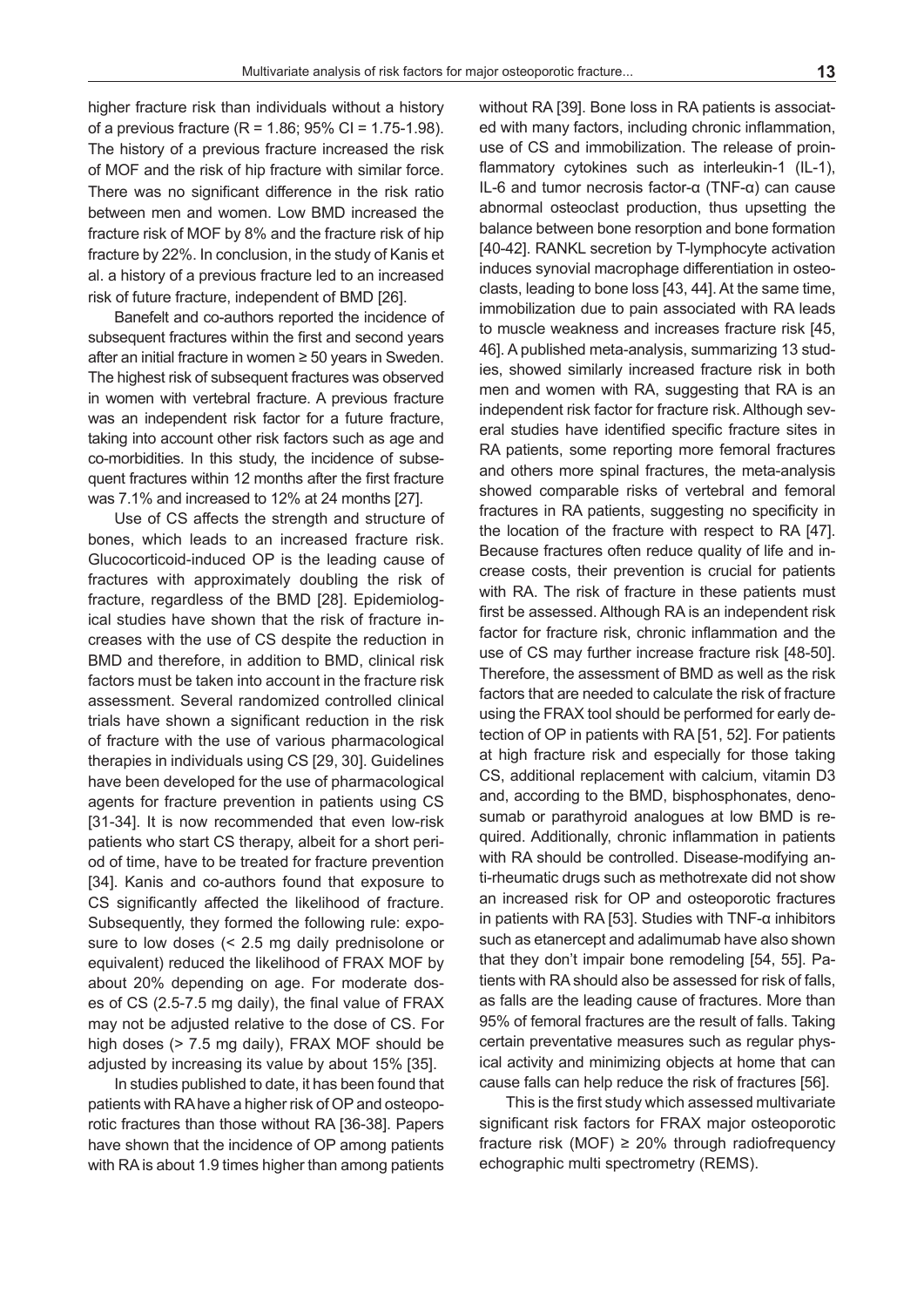In a previous study with REMS there was found in the univariate analysis that women with a previous fracture had higher mean values of FRAX MOF and FRAX for hip fracture than women without a previous fracture [57]. Another study showed also in the univariate analysis that postmenopausal women at older ages, with low femoral neck BMDUS, low weight and height, who had previous fractures, had diagnosis of RA and used corticosteroids were at the highest risk for FRAX MOF  $\geq$  20% and for hip fractures ≥ 3% [58].

From the stepwise binary regression analysis in the current study it was found that the independent risk factors significant for FRAX MOF  $\geq 20\%$ are previous fracture, use of CS, RA and BMDUS of the left FN. After calculating the probability ratios for the independent risk factors, we found that women with a previous fracture had about 38.8 times higher risk of future major osteoporotic fracture than women without a previous fracture. Patients who use CS have a risk of FRAX MOF ≥ 20% 13.5 times higher than those who do not use CS. RA increases the risk by a factor of 6.92 for FRAX MOF  $\geq$  20%. Each 1% decrease in BMDUS of left FN increase the risk for FRAX MOF  $\geq$  20% by 0.29%.

In conclusion, from the stepwise binary regression analysis in the current study it was found that the independent significant risk factors for FRAX MOF ≥ 20% were previous fractures, use of CS, diagnosis of RA and BMDUS of the left femoral neck. This specific model created for predicting FRAX MOF  $\geq 20\%$ with REMS could be useful to make decision about the therapy in women with risk factors with a high probability ratio for FRAX MOF ≥ 20%.

#### **Библиография / References:**

- 1. Sözen T, Özışık L, Başaran NÇ. An overview and management of osteoporosis. Eur J Rheumatol. 2017;4(1):46-56.
- 2. National Institute for Health and Care Excellence. NICE clinical guideline 146. Osteoporosis: assessing the risk of fragility fracture. London, UK: 2012. https://www.nice.org.uk/ guidance/ cg146.
- 3. Gullberg B, Johnell O, Kanis JA. World-wide projections for hip fracture. Osteoporos Int. 1997; 7(5): 407-13.
- 4. Odén A, McCloskey EV, Kanis JA, Harvey NC, Johansson H. Burden of high fracture probability worldwide: secular increases 2010-2040. Osteoporos Int. 2015;26(9):2243-8.
- 5. Melton LJ 3rd, Atkinson EJ, O'Connor MK et al. Bone density and fracture risk in men. J Bone Miner Res. 1998;13(12):1915-23.
- 6. Melton LJ 3rd, Chrischilles EA, Cooper C et al. Perspective. How many women have osteoporosis? J Bone Miner Res. 1992;7(9):1005-10.
- 7. Curtis EM, Van der Velde R, Moon RJ et al. Epidemiology of fractures in the United Kingdom 1988-2012: Variation with

age, sex, geography, ethnicity and socioeconomic status. Bone. 2016;87:19-26.

- 8. Hernlund E, Svedbom A, Ivergård M et al. Osteoporosis in the European Union: medical management, epidemiology and economic burden. A report prepared in collaboration with the International Osteoporosis Foundation (IOF) and the European Federation of Pharmaceutical Industry Associations (EFPIA). Arch Osteoporos. 2013;8(1):136.
- 9. Kirilova E, Kirilov N. Osteoporotic fracture risk prediction tools. Revmatologiia/Rheumatology. 2019; 27(3): 55-65.
- 10. Kirilova E, Kirilov N, Bischoff F. Predictive ability of the osteoporosis self-assessment tool for assessing the risk of osteoporosis. Revmatologiia/Rheumatology. 2019; 27(3): 3-9.
- 11. Kanis JA, Dawson A, Oden A et al. Cost-effectiveness of preventing hip fracture in the general female population. Osteoporos Int. 2001a; 12:356-61.
- 12. Lam A, Leslie WD, Lix LM et al. Major osteoporotic to hip fracture ratios in Canadian men and women with Swedish comparisons: a population-based analysis. J Bone Miner Res. 2014; 29:1067-73.
- 13. Ettinger B, Black D, Dawson-Hughes B et al. Updated fracture incidence rates for the US version of FRAX®. Osteoporos Int. 2009; 21:25-33.
- 14. Kanis JA on behalf of the World Health Organization Scientific Group. Assessment of osteoporosis at the primary healthcare level. Technical Report. WHO Collaborating Centre, University of Sheffield, UK. 2008. Available at. http://www. shef.ac.uk/FRAX/pdfs/WHO\_Technical\_Report.pdf.
- 15. National Osteoporosis Foundation. Clinician's Guide to Prevention and Treatment of Osteoporosis. National Osteoporosis Foundation; Washington, D C: 2008. 1-36.
- 16. Tosteson AN, Melton LJ. 3rd, Dawson-Hughes B et al. Cost-effective osteoporosis treatment thresholds: The United States perspective. Osteoporos Int. 2008; 19:437-47.
- 17. Morgan SL, Prater GL. Quality in dual-energy X-ray absorptiometry scans. Bone. 2017;104:13-28.
- 18. Choksi P, Jepsen KJ, Clines GA. The challenges of diagnosing osteoporosis and the limitations of currently available tools. Clin Diabetes Endocrinol 2018; 4, 12.
- 19. Kirilova E, Kirilov N, Todorov S et al. Evaluation of scoliotic women with osteoporosis of the lumbar spine through DXA. Osteoporosis Int. 2020; 31(1): 482-482.
- 20. Kirilova E, Kirilov N, Nikolov N et al. DXA for assessment of bone mineral density of women with lumbar scoliosis. Osteoporosis Int. 2020; 31(1): 479-480.
- 21. Hopkins SJ, Welsman JR, Knapp KM. Short-term precision error in dual energy X-ray absorptiometry, bone mineral density and trabecular bone score measurements; and effects of obesity on precision error. J Biomed Gr Comput 2014; 4:8-14.
- 22. Tuna F, Yavuz S, Demirbağ Kabayel DD, Sarıkaya A. Effects of clinical reanalysis in dual energy X-ray absorptiometry reports. Turk J Phys Med Rehabil. 2017;63(3):201-206.
- 23. Binkovitz LA, Henwood MJ. Pediatric DXA: technique and interpretation. Pediatr Radiol. 2007;37(1):21-31.
- 24. Mazess RB. Bone density in diagnosis of osteoporosis: Thresholds and breakpoints. Calcif Tissue Int. 1987; 41:117-118.
- 25. DiPaola M, Gatti D, Viapiana O et al. Radiofrequency echographic multispectrometry compared with dual X-ray absorptiometry for osteoporosis diagnosis on lumbar spine and femoral neck. Osteoporos Int. 2019;30(2):391-402.
- 26. Kanis JA, Johnell O, DeLaet C et al. A meta-analysis of previous fracture and subsequent fracture risk. Bone. 2004; 35:375-382.